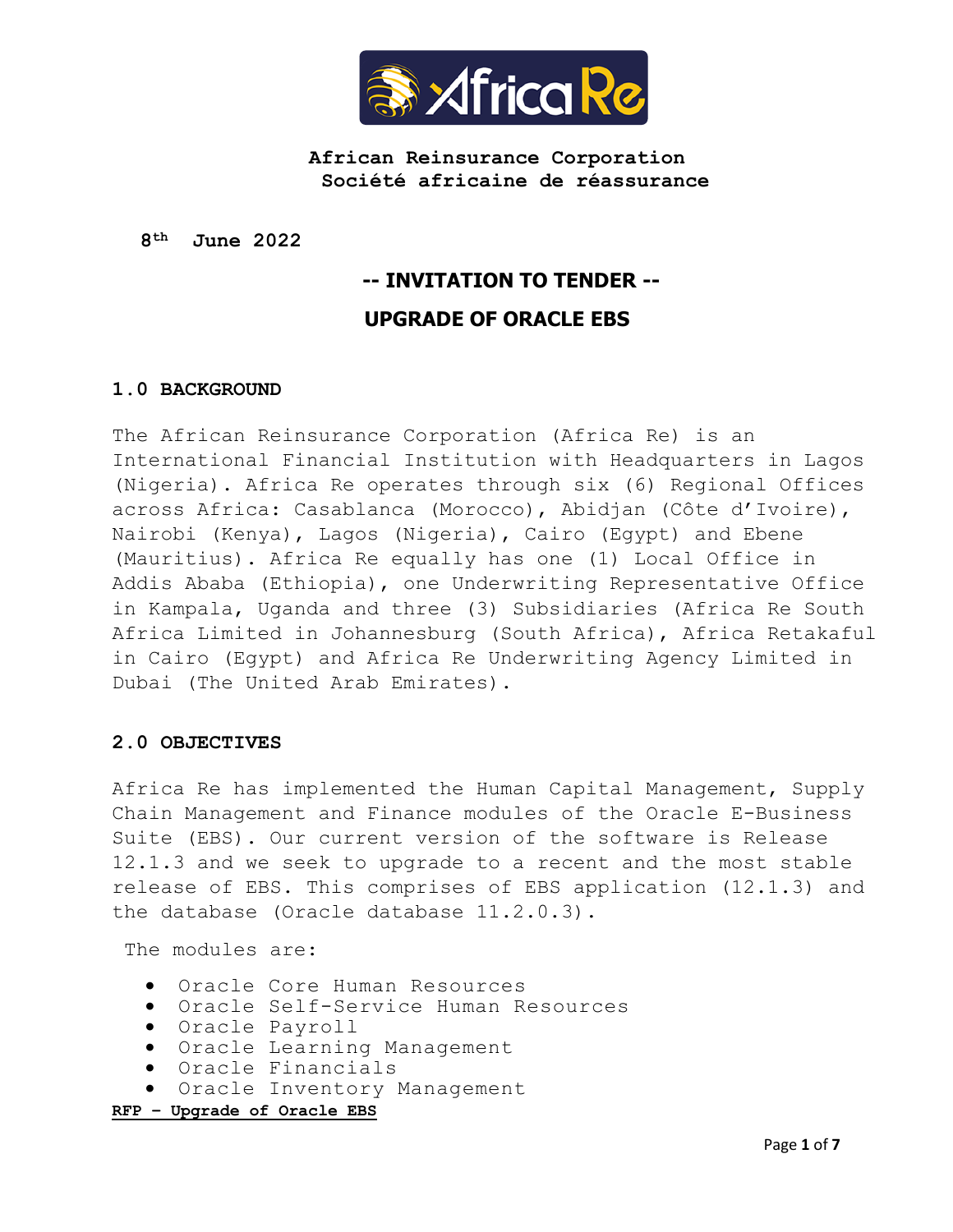- Oracle iExpense
- Oracle Purchasing

The Corporation therefore seeks bids from reputable Oracle partners to carry out the upgrade. The goal is to take advantage of its new features and enhancements and implement an up-to-date and supported version of the EBS.

## **3.0 SCOPE OF THE SERVICE**

The partner will be required to undertake the following:

- 1. Assess the current status of the application and prepare necessary requirement documentation (versions, configurations, customizations, reports, interfaces, etc.) for a successful upgrade.
- 2. Recommend the latest release based on stability and features (application and database) that would best meet the Corporation's requirements.
- 3. Prepare a project plan and provide a competent and experienced project team for the assignment.
- 4. Perform the upgrade and conduct a User Acceptance Testing (UAT) leading to the project sign off.
- 5. Lead the transition, validate data migration.
- 6. Draft user guides, and conduct end user training on the new features.
- 7. Launch the general availability and provide post implementation support for a minimum of 4 months.
- 8. Transfer knowledge and close the project.

# **4.0 DELIVERABLES**

The project, to be implemented within a reasonable timeframe, would provide but not be limited to the following key deliverables:

- 1. An assessment document with requirements, risks and assumptions.
- 2. A project charter describing the scope, duration, cost, staff, project plan, key success factors, etc...
- 3. A design document with technical specifications.
- 4. UAT sign off document.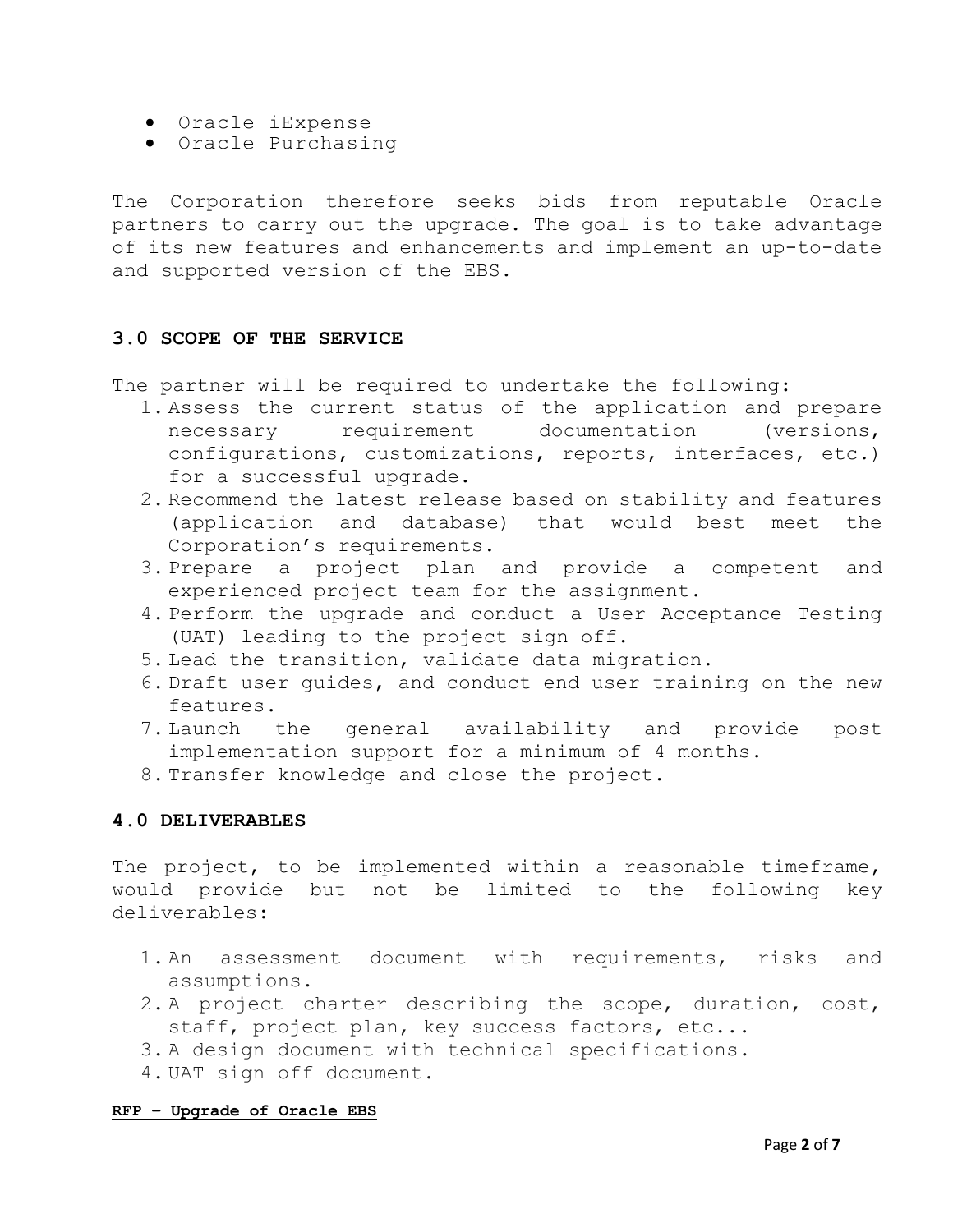- 5. Data migration sign off document,
- 6. User guides, end user training on the new features,
- 7. Go live readiness sign off document,
- 8. Sign off post implementation support and project closure report.

## **5.0 EVALUATION PROCESSES AND SELECTION CRITERIA**

Responses to this RFP will be evaluated and scored on the following criteria:

- Experience of the company
- Understanding of the assignment.
- Approach and methodology.
- Implementation plan.
- **•** Project team (Project Management, Functional and Technical).
- Cost.
- Firm's financial stability.
- Quality and clarity of proposal presentation.

### **6.0 PRESENTATION OF TENDER**

To facilitate the analysis of responses to this RFP, firms are required to prepare their proposals in accordance with the instructions outlined in this section. Firms whose proposals deviate from these instructions may be considered non-responsive and may be disqualified at the discretion of the Corporation.

Proposals should be prepared as simply as possible and provide a straightforward, concise description of the firm's capabilities to satisfy the requirements of the RFP. Emphasis should be concentrated on accuracy, completeness, and clarity of content. All parts, pages, figures, and tables should be numbered and labeled clearly. The proposal should be organized into the following major sections:

## **Section Title**

**RFP – Upgrade of Oracle EBS** 1.0 Executive summary 2.0 Company Experience / Expertise 3.0 Approach and methodology 4.0 Organization and staffing 5.0 Cost quotation 6.0 Financial information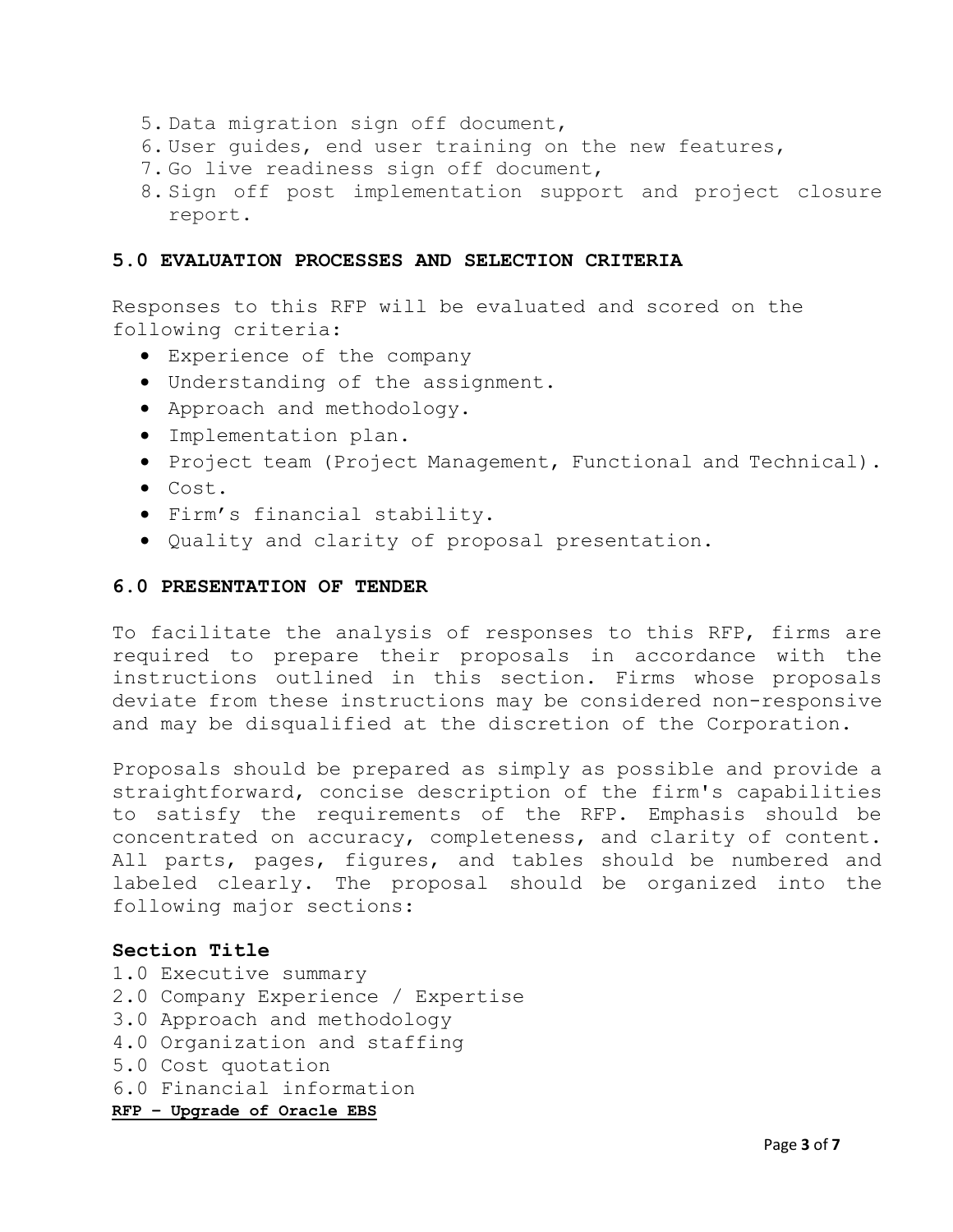7.0 Resumes of key staff to be deployed

## **6.1 Executive summary**

This part of the response to the RFP should be limited to a brief narrative highlighting the firm's proposal. The summary should contain as little technical details as possible and should be oriented towards non-technical personnel. The executive summary should not include cost quotations.

## **6.2 Company Experience / Expertise**

The firm must provide the following information about their company so that Africa Re can evaluate their stability and ability to support the commitments set forth in response to the RFP. Africa Re may require the vendor to provide additional documentation to support and/or clarify requested information.

*[Using the format below, provide information on each relevant assignment for which your organization, and each associate for this assignment, was legally contracted either individually, as a corporate entity or, as one of the major companies within an association, for carrying out projects similar to the ones requested under the Terms of Reference included in this document. The Proposal must demonstrate that the Vendor has a proven track record of successful experience in providing services similar in substance, complexity, value, duration, and volume of services sought in this RFP.]*

| Assignment name:         | Approximate value of the         |  |
|--------------------------|----------------------------------|--|
|                          | contract (in currency US\$):     |  |
| Country:                 | Duration of assignment (months): |  |
| Location within country: |                                  |  |
| Name of client:          | Total no of staff-months of the  |  |
|                          | assignment:                      |  |
| Address:                 | Approximate value of the         |  |
|                          | services provided by your firm   |  |
|                          | under the contract (in currency  |  |
|                          | US\$) :                          |  |

## *Maximum 20 pages*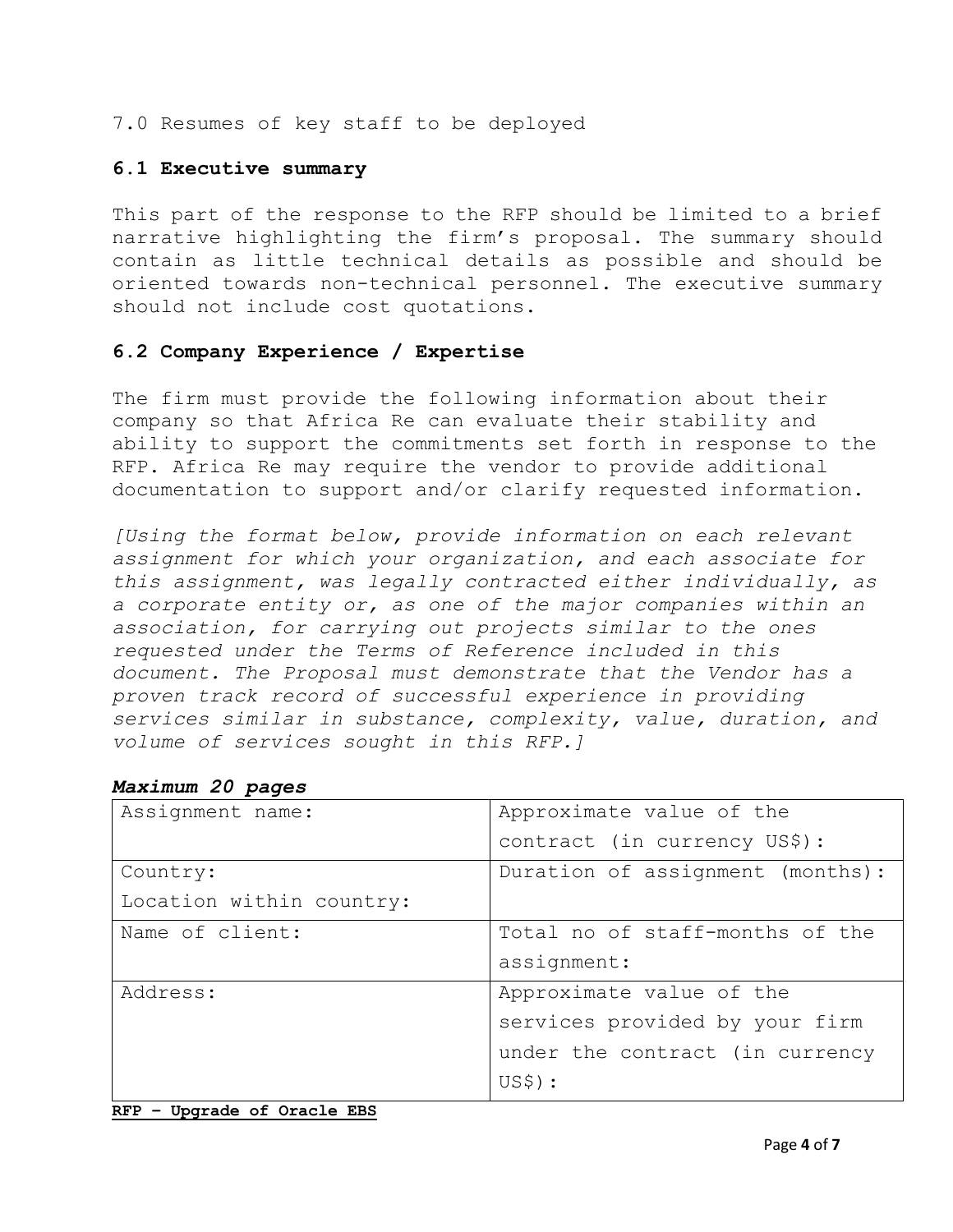| Start date (month/year):                                        | No of professional staff-months |  |  |
|-----------------------------------------------------------------|---------------------------------|--|--|
| Completion date (month/year):                                   | provided by associated vendors: |  |  |
| Name of associated                                              | Name of proposed senior         |  |  |
| consultants, if any:                                            | professional staff of your firm |  |  |
|                                                                 | involved and functions          |  |  |
|                                                                 | performed:                      |  |  |
| Narrative description of review engagement:                     |                                 |  |  |
| Description of actual services provided by your staff within    |                                 |  |  |
| the assignment:                                                 |                                 |  |  |
| Description of challenges encountered, and the strategy used to |                                 |  |  |
| address and successfully close the project including time and   |                                 |  |  |

resources:

# **6.3 Approach and Methodology**

In this chapter, you should explain your understanding of the objectives of the assignment, approach to the services, methodology for carrying out the activities and obtaining the expected output and the degree of details of such output. You should highlight the problems being addressed and their importance and explain the technical approach you would adopt to address them. You should also explain the methodologies you propose to adopt and highlight the compatibility of those methodologies with the proposed approach.

# **6.4 Organization and Staffing**

In this chapter, you should propose the structure and composition of your team. You should list the main components of the assignment, the key expert responsible, and proposed technical and functional staff.

## **6.5 Cost Quotations**

The firm's cost quotations must be itemized in line with the phases of the assignment.

## **6.6 Financial Information**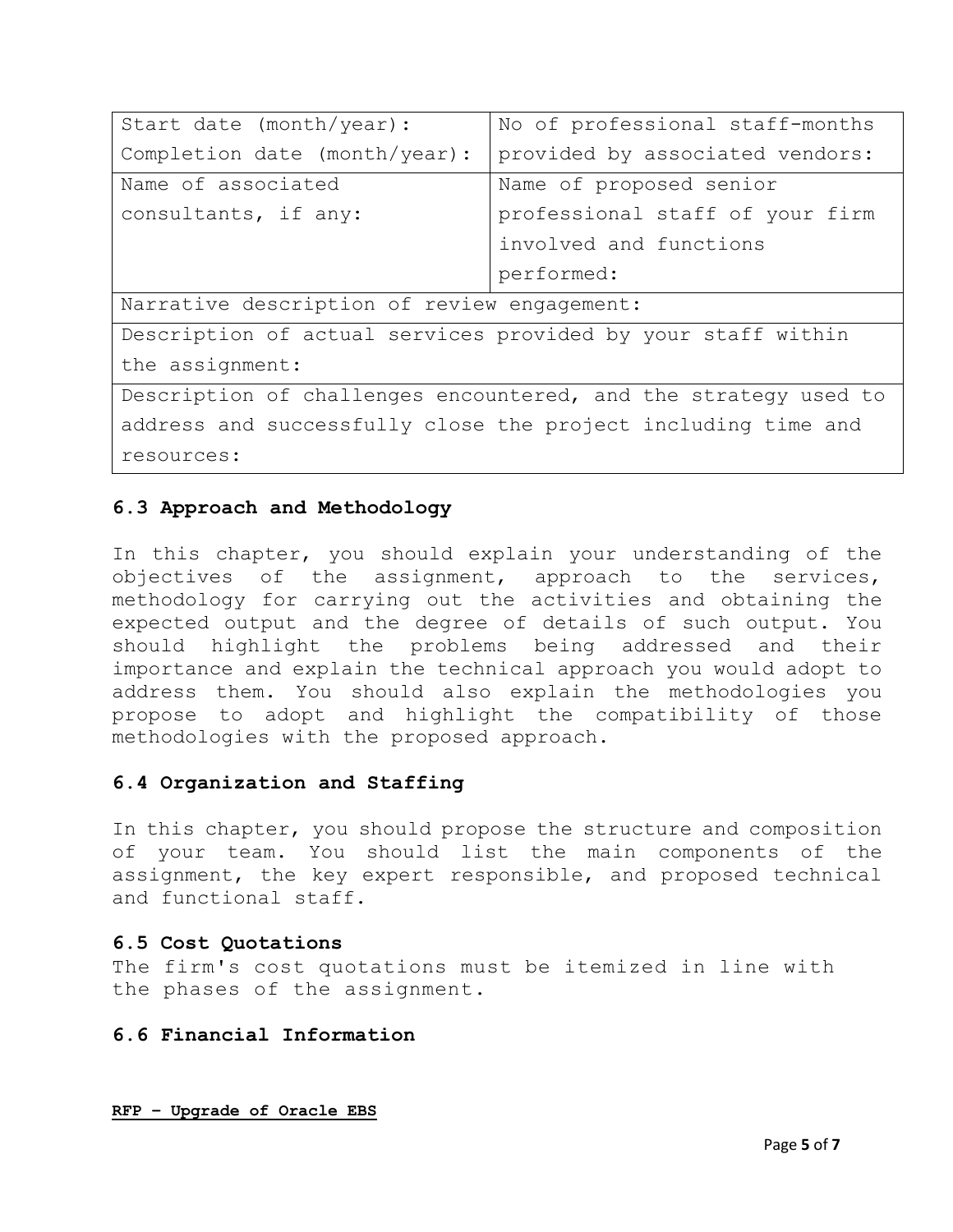The vendor's financial information should be included in this section. Financial information must include audited financial information for the past three years if applicable.

# **6.7 Resumes**

The vendor must make every effort to select staff for the assignment based on Africa Re's needs. Applicable resumes should be included in this section.

## **7.0 COMPANY AND OTHER GENERAL REQUIREMENTS**

| No.       | Requirement                                  | Vendor   |
|-----------|----------------------------------------------|----------|
|           |                                              | Response |
| 6.1       | Company Information Requirements             |          |
| a)        | How long has company been in business?       |          |
| b)        | How long has the company been an Oracle      |          |
|           | Partner, providing Oracle EBS implementation |          |
|           | and upgrade services.                        |          |
| $\circ$ ) | State number of employees in the company.    |          |
| d)        | State total number of employees dedicated to |          |
|           | this assignment.                             |          |

## **8.0 CLARIFICATION AND AMENDMENT OF REQUEST FOR PROPOSAL**

The firm may request for clarification only up to 3 days before proposal submission date. Any request for clarification must be sent in writing by letter or email to the Africa Re's address indicated below. Africa Re will respond by letter or email to such requests and will send written copies of the response (including an explanation of the query but without identifying the source of the inquiry) to all firms which intend to submit proposals.

**Contact for clarification:** [icttender@africa-re.com](mailto:icttender@africa-re.com)